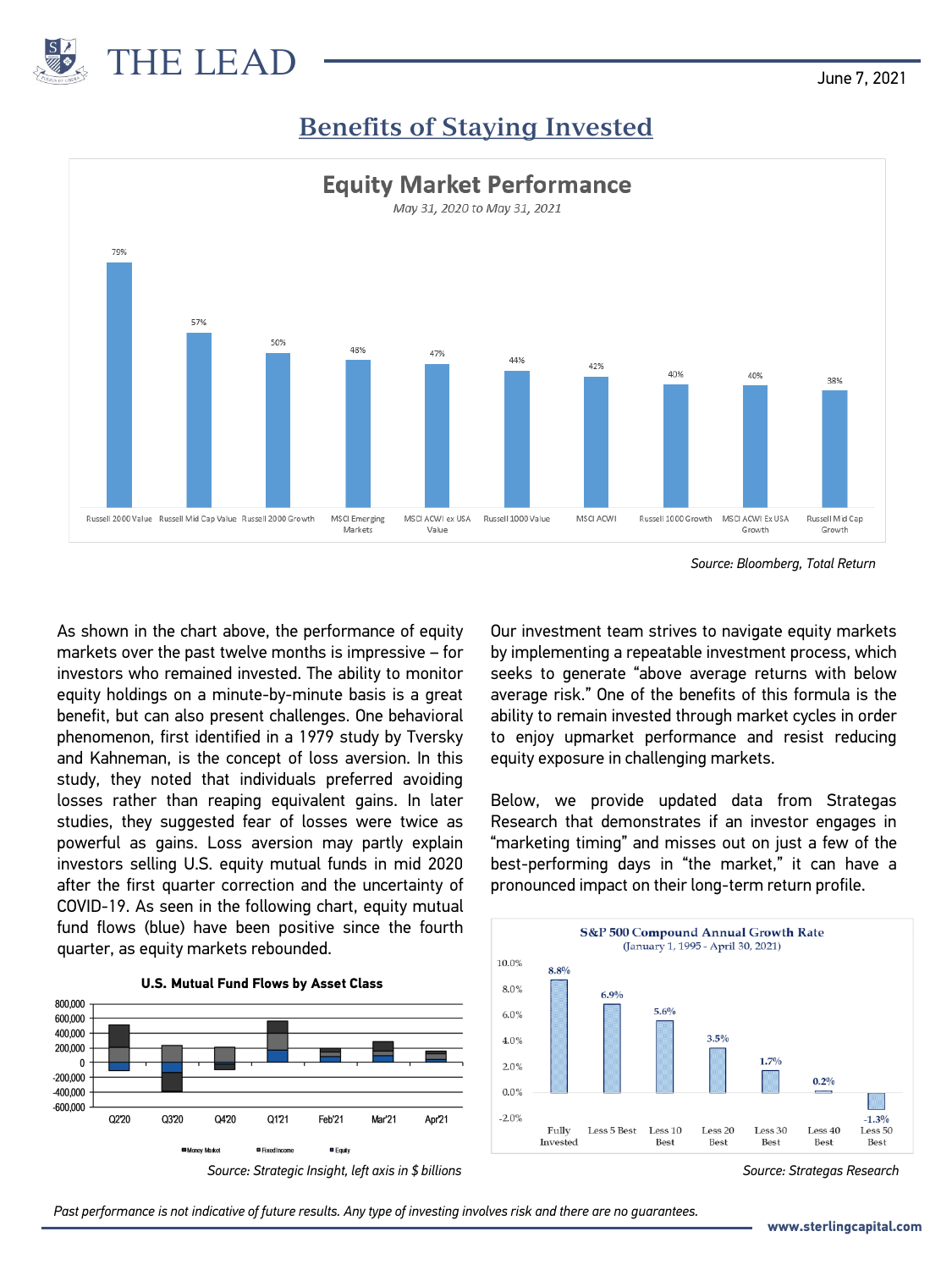

*Source: Strategas Research*

Is there further upside with many of the domestic and global indices highlighted on the first page close to alltime highs and the S&P 500® Index experiencing the best 12-month performance span since World War II at quarter-end? We prefer not to make market predictions, however, we find the chart above helpful in our work, which shows the average duration of bull markets over time. In terms of duration and potential upside, there are ample examples of bull markets with greater duration.

By employing a consistent process our investment team has used for 20 years, we look to create portfolios that will enable our clients to remain invested through different market environments in order to help assist them in achieving their financial goals.

As always, thank you for your interest and trust in managing your investments.

**Charles J. Wittmann, CFA®**, Executive Director, joined Sterling Capital Management in 2014 and has investment experience since 1995. Chip is an equity portfolio manager. Prior to joining Sterling, he worked for Thompson Siegel & Walmsley as a portfolio manager and (generalist) analyst. Prior to TS&W, he was a founding portfolio manager and analyst with Shockoe Capital, an equity long/short hedge fund. Chip received his B.A. in Economics from Davidson College and his M.B.A. from Duke University's Fuqua School of Business. He holds the Chartered Financial Analyst<sup>®</sup> designation.



## Past performance is not indicative of future results. Any type of investing involves risk and there are no quarantees.

The opinions contained in the preceding commentary reflect those of Sterling Capital Management LLC, and not those of Truist Financial Corporation or its executives. The stated opinions are for general information only and are educational in nature. These opinions are not meant to be predictions or an offer of individual or personalized investment advice. They are not intended as an offer or solicitation with respect to the purchase or sale of any security. This information and these opinions are subject to change without notice. All opinions and information herein have been obtained or derived from sources believed to be reliable. Any type of investing involves risk and there are no guarantees. Sterling Capital Management LLC does not assume liability for any *loss which may result from the reliance by any person upon such information or opinions.*

Investment advisory services are available through Sterling Capital Management LLC, a separate subsidiary of Truist Financial Corporation. Sterling Capital Management LLC manages customized investment portfolios, provides asset allocation analysis and offers other investment-related services to affluent individuals and businesses. Securities and other investments held in investment management or investment advisory accounts at Sterling Capital Management LLC are not deposits or other obligations of Truist Financial Corporation, Truist Bank or any affiliate, are not guaranteed by Truist Bank or any other bank, are not insured by the FDIC or any other federal government agency, and are subject to investment risk, including possible loss of *principal invested.*

Sterling Capital does not provide tax or legal advice. You should consult with your individual tax or legal professional before taking any action that may *have tax or legal implications.*